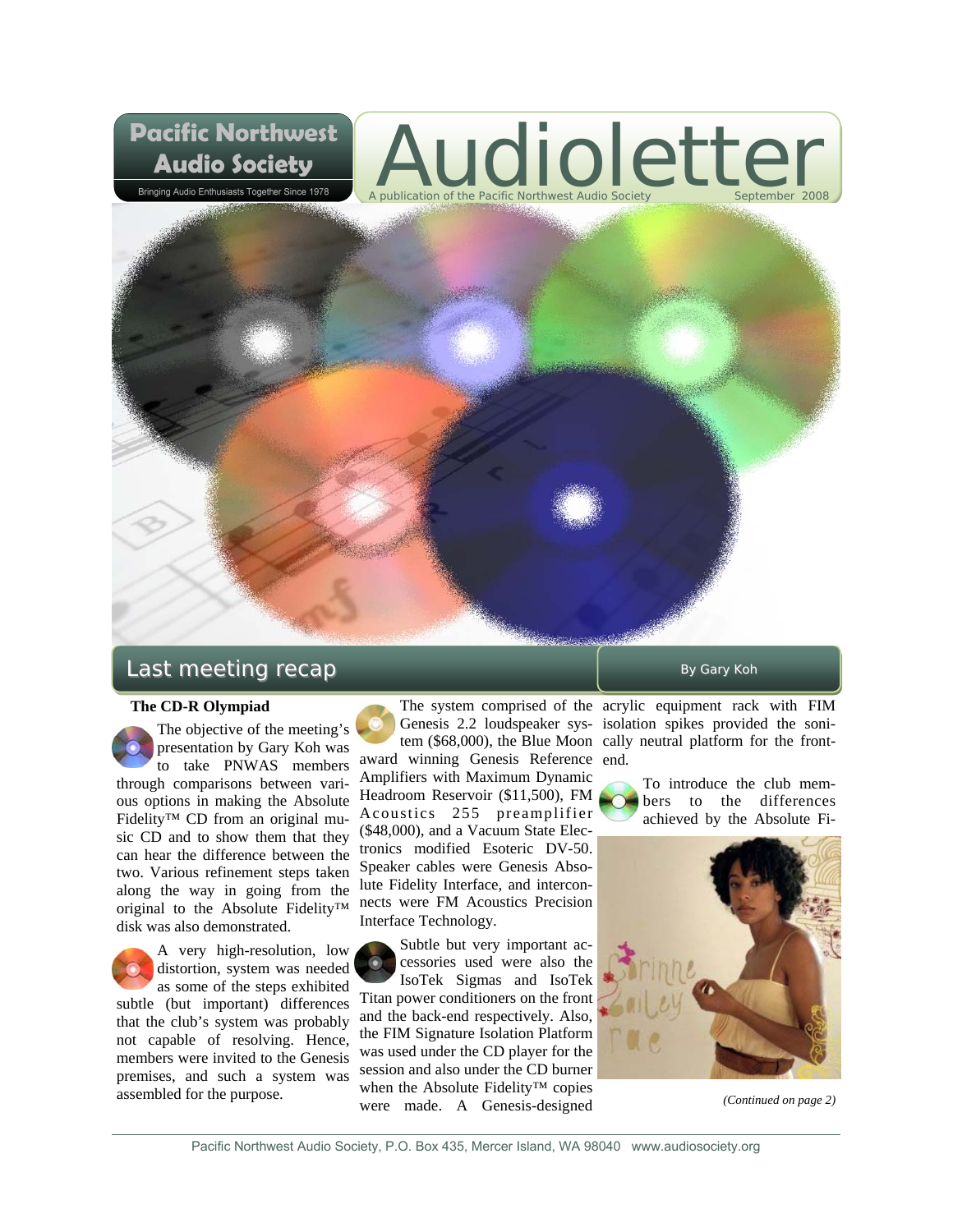

maybe except to Jerry!!), and subtle nuances in her playing were not well communicated. With the Absolute Fidelity™ copy, the ambience of the



Club's VP opened the meeting by welcoming a good sized crowd on a warm summer evening

delity™ process, a comparison be-original CD. tween an original CD release and the "final" copy was made.

For the first comparison a Rae's self-titled debut album. The liams was playing "live" as the at-– Vivaldi's Concerti con molti original sounded like poorly re-mosphere of the club did not come stromenti (Concerto for Many Instrucorded, poorly mastered popular through the recording. The piano ments). The piece played was the music that you would listen to on the was also unrecognizable (well, Concerto for 8 instruments RV 566. car radio, and nowhere else. However, playing the Absolute Fidelity™ copy showed that it was neither poorly recorded, nor poorly mastered, just poorly published. The

typical example of pop music Volume One. The original CD alwas used, Corinne Bailey most did not sound like Ms. Wil-The second example was a "live" jazz recording – Jessica Williams' Live at Yoshi's

venue and the emotion of the crowd came through even before the music began. The piano was readily identified as a Bosendorfer, and from the rustle sound as she moved, Ms. Williams was wearing a silk dress.

The final example played was a complex piece by Vivaldi performed by Europa Galante



sound from the CD-R was still not up to "audiophile quality" standards; but still, it was far improved over the

OKE VICTOR LEW

Is that a halo around Gary's head after he compared the original CD to the full meal deal? Setting on top the FIM Signature Isolation Platform is the one and only VSE modified Esoteric DV‐50 and the FM Acoustics 255 pre‐amp below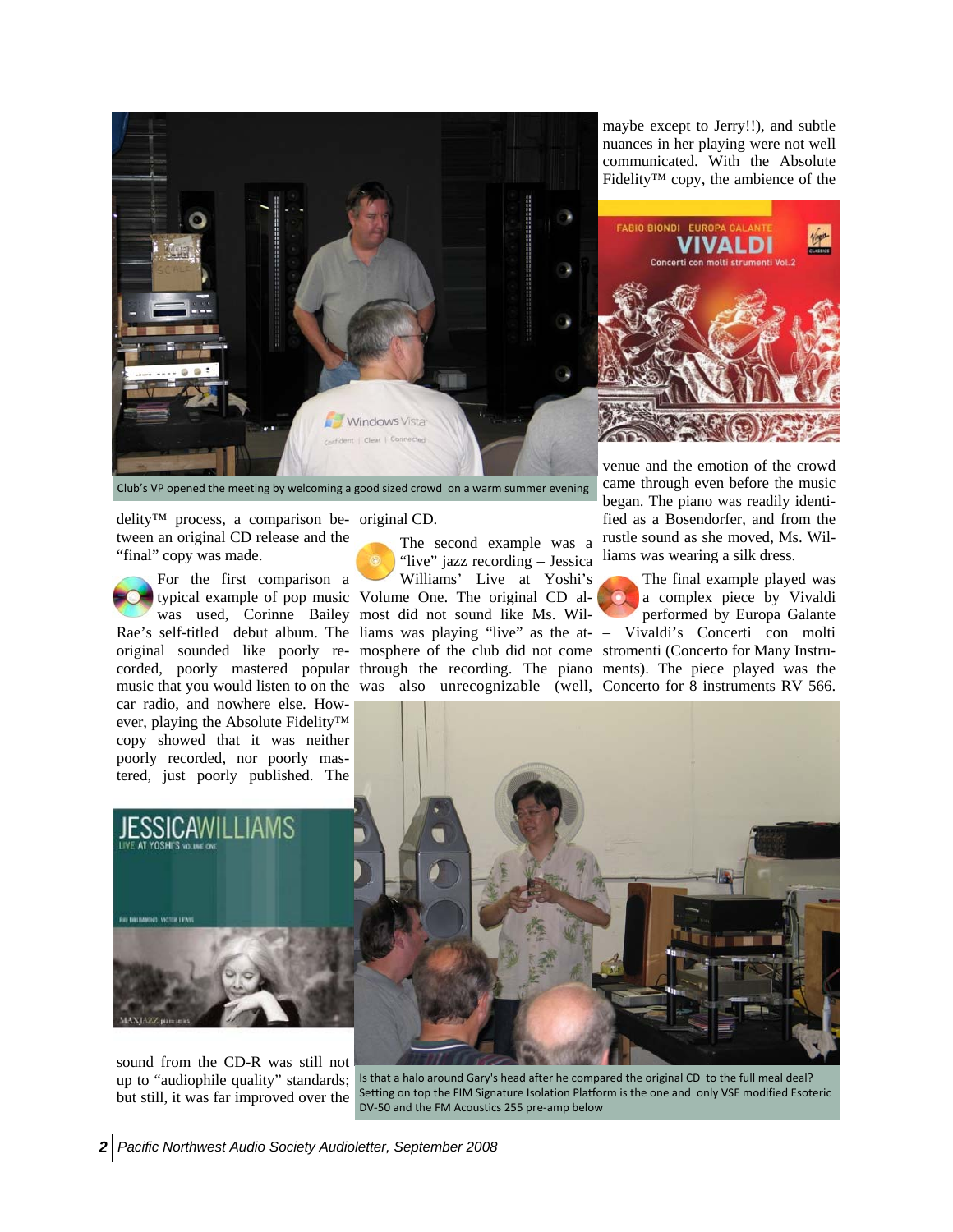With the original, it was difficult to hear the important interplay between the various instruments that was so important to the success of this piece. With the Absolute Fidelity™ copy, members could easily discern the colorful sonic palette resulting from the contrast between the different timbres of the two violins, the two flutes, the two oboes, a bassoon and a strings section.

With the difference between the original CD and an Absolute Fidelity™ copy firmly established, members were then taken through the subtle differences that multiple refinement steps make along the way to Absolute Fidelity™.

The first comparison made was between the original CD and an "ordinary" copy. This was made on a CD burner mounted in a desktop PC using the "default" (highest speed) settings of Windows Media. A very good internal CD writer was used, the Yamaha CRW-F1. Despite this, the copies were clearly inferior to the original disc. In this comparison the following CD-R media was used:

- Yuden media supposedly third CD-R. the "best" media technically
- 2. "Best Audiophile CDR" Mobile Fidelity Ultradisc 24k

Next, a comparison was done between a CD-R burned on an internal drive, and on an external drive. The computer used was the same, as was the drive (a Yamaha CRW-F1), with the same burning software and its settings. Going back and forth between the two discs, members clearly heard the difference and the improvement when the disc was burned on an external burner.



Things got more subtle with a CD-R burned using the complete process but with the only

difference being the way the source was stored:



Genesis Reference Amplifiers with Maximum Dynamic Headroom Reservoir flanked by the Genesis 2.2 speaker system. Note the special-acoustic-properties packing paper on the floor.

from hard disk

- 2. Burned from de-fragmented (contiguous) files on the same hard disk
- 3. Burned from contiguous files from a Compact Flash Card (solid-state disk)

1. "Ordinary" copy with Taiyo proved from the first CD-R to the It was clear that the quality im-

> Next, different CD-R's were tried. We showed that even the same brand of black CD-R

could sound different. Two different Memorex Black CD-Rs were used. Most of the members thought that the first was the better of the two.

- from Best Buy
- 2. Memorex Black All-Use from Walmart

1. Burned from fragmented files Live at Yoshi's was used to demon-In the final comparison, we demonstrated the differences between a selection of  $C D - R$  's among the **hundreds** that Gary had tried. 'Tutu's Promise' from Jessica William's

strate the subtle difference between:

- 1. "Green Tune" a \$14 mastering quality CD-R sold to recording studios
- 2. Mobile Fidelity Ultradisc 24k (supposedly an audiophile CD -R)
- 3. Melody Black CD-R obsolete Cyanine dye unobtainium CD-R
- 4. First Impression Music Audio Master CDR

1. Memorex Black All-Use contrast, with the second disc, audi-(made by Mitsui) – bought ence noise seemed to be highlighted (made by Ritek) – bought ground noise was being accentuated. With the first, the music was a stand-out, but "liveness" seemed to be taken away from the recording, with ambience and audience noise being suppressed. In and intruding on the musical performance. It was as if the back-Of the three discs, the Melody Black was the "warmest" and most musical, but this was the unobtanium CD-R. Moreover, these discs starts to deteriorate immediately after burning, so the quality cannot be maintained.

*(Continued on page 4)*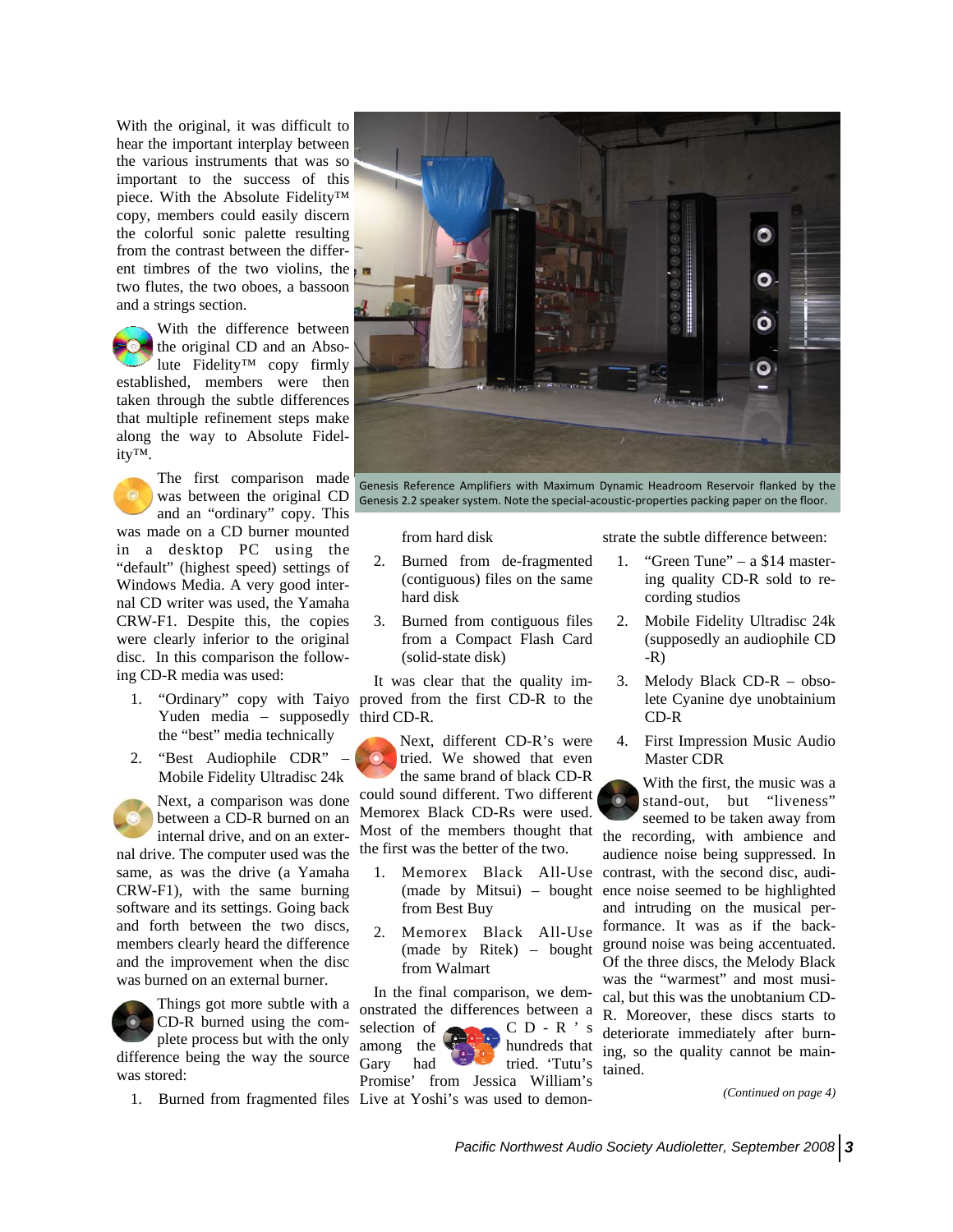Far and away, the best CD-R was the First Impression Music Audio Master. This is a special resonance control coated, dynamically balanced, ionic water cleaned, 300-year archival-quality Gold CD-R. They will retail at \$45 each, and worth every penny. Now, after 26 years since the introduction of the Compact Disc, we are beginning to approach the reality of the "Perfect Sound Forever".

Finally, three recordings brought in by the members were copied to a FIM CDR. The first was Charlie Hayden on the double bass, and while there was a subtle improvement, it was not hugely noticeable. The improvement in the second disc – Children of Sanchez by Chuck Mangione – floored everybody. The improvement was huge, and it was like a different recording and a totally different sound system. The improvement on the third recording was also not subtle.

As a finale, we played "This is K2 HD Sound!" – a sampler by FIM Recordings. This is one of the best sounding CDs ever made. When we played the original, it sounded so good that most of the



Winston Ma explains the intricacies of producing the best sounding CDs available and some special limited CDs to be released in the near future.

way that this disc could be improved then it is resonance control coated upon. If there ever was a perfect CD, this would be it.

However, when we played the Collector's Edition of this disc, most of the members could hear the improvement. This is a pressed CD that has been specially

audience thought that there was no selected for outstanding quality, and and dynamically balanced, and then ionic-water washed. When these are released, they will be in limited quantities.

> Finally, we played the Second Master Edition, and this was yet another leap forward over the Collector's Edition. The Second Master, as the name implies, is not a copy, but a recording made from the original studio masters, and burned onto a FIM Audio Master CDR. They will be the ultimate in reference-quality CDs. These Second Masters will only be sold to subscribers who have signed an undertaking not to make copies in whatever format. Each disc is serially numbered and engraved with the name of the subscriber. It will also come with two certificates showing the specifications of that particular disc. Only very limited quantities will be produced, and they will cost \$150 per disc.





You could hear a pin drop when Winston was speaking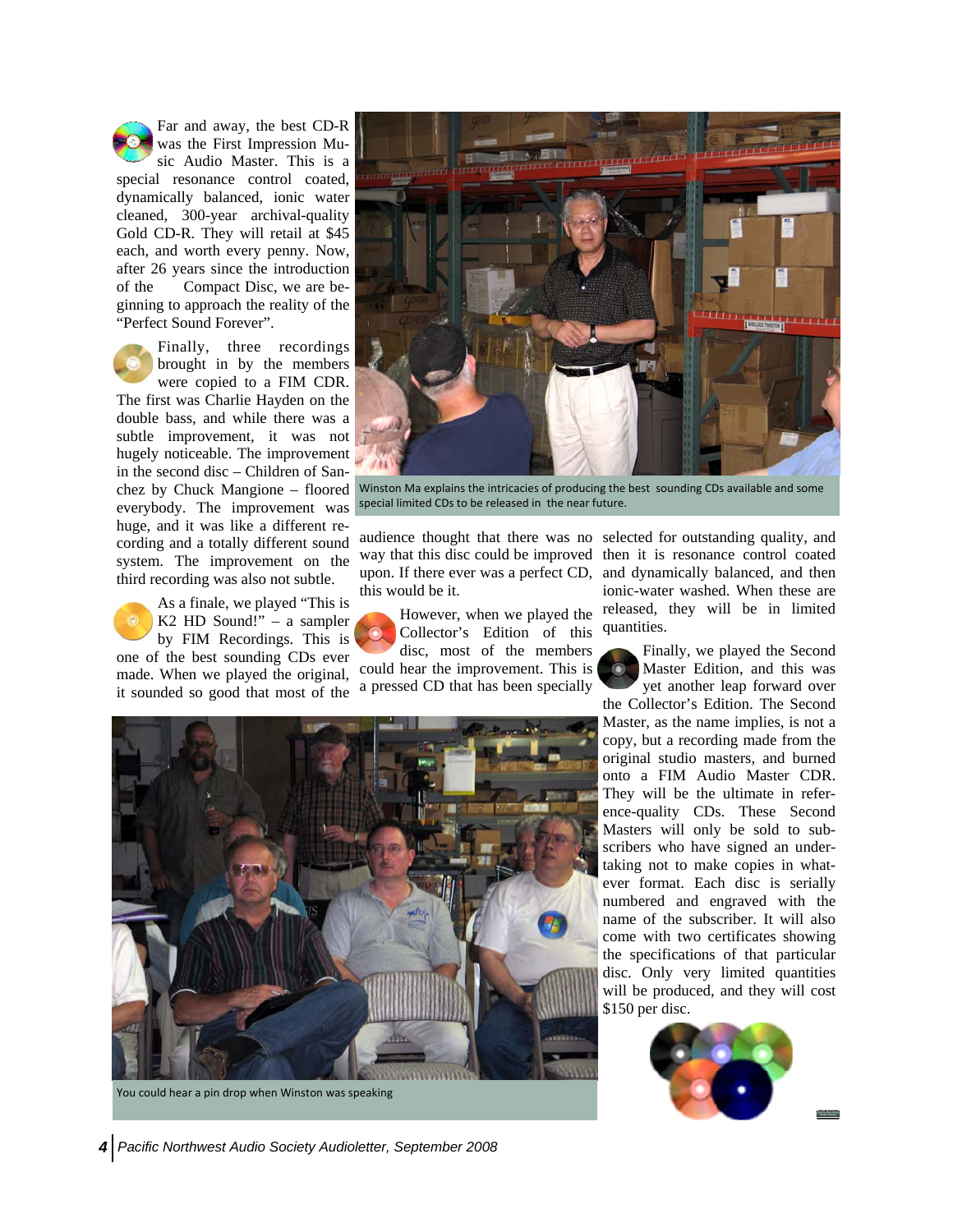### The Absolute Fidelity™ process Figure The Absolute Fidelity™ process

- 1. Extract the music from the original CD using Exact Audio Copy (available for free at www.exactaudiocopy.de) using Paranoid mode. Make sure that you do proper detection of the features of your CD drive (accurate stream, caching, C2 error) before using it to extract the music data. When you use Paranoid mode, the software will warn you that it is not recommended, and you will damage your drive, but proceed anyway. It WILL wear out your drive, so use a cheap CD-ROM drive as using a better drive makes no difference at this stage.
- 2. Just before burning, copy the files to an empty Compact Flash Card (you will need at least 1Gb capacity) that is DIRECTLY connected to the synchronous master bus of your computer, not connected via USB. Highly recommended is a laptop computer with an ExpressCard bus interface. The advantage of this is that the laptop is run on batteries during the burning process, with the screen turned off.
- 3. Burn the CDR using the best external CD Burner available – I recommend the Plextor Premium-2 or the Yamaha CRW-F1. Both features Audio Master Quality Recording mode – use the fastest speed for AMQR, which is 4x. Place the CD Burner on a resonance-controlled surface like the FIM Signature Platform, and power the burner with a linear power supply plugged into the IsoTek Sigmas power conditioner.

- 4. Choose the best CDR to use in your burner:
	- Black CDRs sound the warmest and most musical. However, they do not seem to last, and hence they should only be considered as "disposable" discs. Also, it is almost impossible to find a great-sounding black CDR these days. The Memorex Black All-Use that is made by Mitsui is very, very good.
	- b. The Mitsui plant in Colorado makes the best archival-quality gold CDR – the MAM-A Pro Audio Gold Master. However, it is sold 50 pieces in a "cakebox" and you will find that the discs on the bottom do not sound as good as the discs on the top. If you manage to get a "fresh" cakebox, store them in a cool dark place on its side (like you would store your vinyl).
	- c. The MAM-A Archive Gold is sold individually packed in jewel cases, and these are more consistent. They don't sound as good as the best of the Pro Audio Gold, but sound better than the worst of the Pro Audio Gold.
	- d. The absolute best CDR to use is the First Impressions Music version of the Pro Audio Gold Master. However, at \$45 a disc, you will probably reserve it only for your best music.

**CD care** By Jerry Pomeroy

best results the disc should be clean, free from scratches distilled water. and balanced. If you are just going to play the disc (and not copy it), having the disc in good condition will yield a better listening session as well.

Although CDs will play with surface scuffs, always try to avoid them. This cuts down on error correction that will degrade the playback. The polycarbonate surface of a disc is soft and can easily be scratched or damaged by harsh cleaners. I have read several things on the Net about alcohol-based cleaners. I don't know if alcohol cleaners will dry-out the CD or cause hairline cracks or not. If a residue remains on the surface from Windex or plastic polish, it will make the disc harder to read.

To lessen the wear on your CD drive when using Ex-Over the last several years I have used Optrix on fingeract Audio Copy (EAC) clean the CD you want to copy prints; it is an alcohol based solution, and takes off just first. The software will continue to re-read the disc until about anything. I plan on trying some non-alcohol based it has a complete (100%) read of the data. This is why it cleaners. like *Record Research* and the *Novus* plastic will wear out the drive. For a dirty/scratched, or other-cleaner that Gary recommends. Conventional knowledge wise marginal CD this could take hours. Obviously, it is is to always wipe CDs from the inside out (from center important to make the disc as easy to read as possible. to edge), never with the grooves. Always use a clean This will save the time and wear on the drive. To get the cloth. Nano or Micro fiber wipes work well with just

### http://www.novuspolish.com/

If you just have dust build up, it can be removed with compressed air. Ion generators work great at making the dust fall off and in getting rid of the static charge. If you have an anti static system, such as an Ion generator or a Tourmaline enhanced product (such as the hair dryers from Andrew) it is a good idea to clean the CD cases as well. When you store the CDs put them in the case, on edge just like you would an LP.

Lastly (only because of the cost), is the CD lathe. The only company I know of that makes these CD edge trim- *(Continued on page 6)*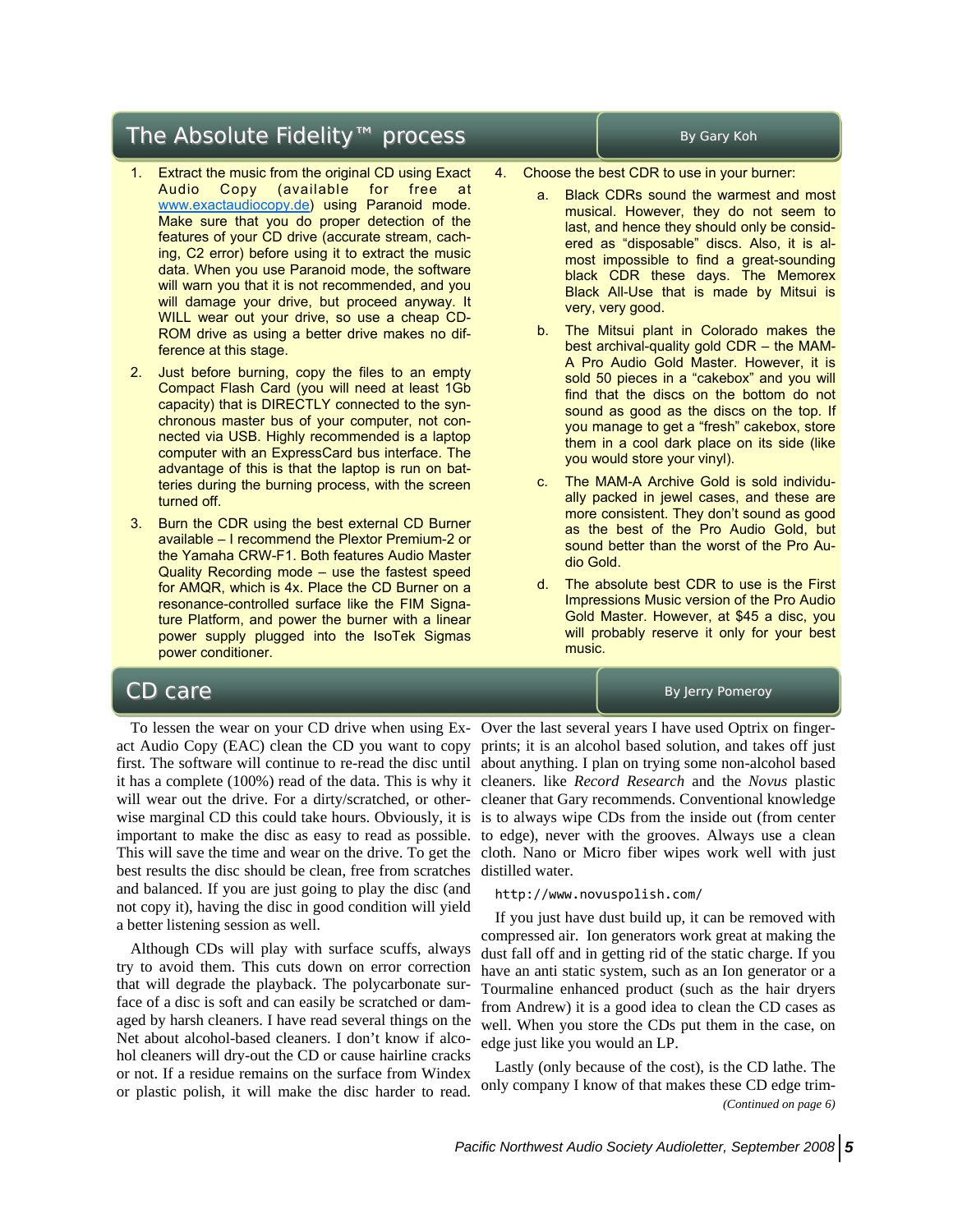improvement in sound quality. The concept is to trim the may not like the slick painted edges. outside edge of the disc concentric to the center hole, thus "balancing" the CD. This trimming leaves a 45 degree bevel on the outside edge that is easy to paint. I have seen disc that were so out of balance they wouldn't play before trimming, so actually hearing music is an

mers is *AudioDesk.* Although The Lathe costs upward of enormous improvement in sound. **A word of warning**  \$800, I have found this device to make a tremendous **about trimming CDs;** some pinch roller load players

> There are several other tweaks that will change the sound of your CDs, but this is enough for now.

> Everything makes a difference, the question becomes; can you hear it **now**?

## $\textsf{Tech}$  stuff  $\textsf{Bylerry Pomeroy}$

### **BDPs:**

♦This month the latest entry to the Blu-Ray Players is the new Pioneer Elite BDP-05FD, MSRP \$799. This is still a 1.1 profile player so it doesn't have BD live capability. It does have a full compliment of video outputs. The Wolfson DAC will put out 8 channels analog decoded from any of the new HD consumer formats, it will also bit-stream any of those formats.

same price as the Denon and Ma-brands. rantz however those are only BD profile 1.1 players.

### **BD Rebates:**

select BDs for a \$10 rebate on the from Rhapsody. purchase of BD movies. The offer requires proof of purchase from both the DVD and BD version of the movie along with receipt for the BD.

The first movie this will be available anticipate BD drives and touch on is *Transformers,* the offer is ef-screens in the new machines. fective for disc purchased till Dec 31, 2010.

### **BDP price cut:**

♦Pioneer also announced a 2.0 manufacture of BDPs sold under profile machine but didn't give a Insignia, Philips/Magnavox and Sylrelease date for it. The Elite BDP-09 vania confirmed a price drop of \$50 will be their new flagship player in late September. Speculation this with a MSRP of \$2200. This is the will drive a price drop of most ♦Unconfirmed by Sony but published in C.E. Daily, the company will lower MSRP on the new BDP-S350 by  $$100$  on Sept  $28<sup>th</sup>$ . The S550 release will be delayed till mid October with MSRP of \$399 this also reflects a \$100 price drop. Funai;

### **Computer music:**

♦Paramount and Dreamworks DRM protected music from Yahoo announced they will put coupons in are eligible for coupons for MP3s ♦Yahoo to shut down music servers 9/30: Customers who purchased

> this fall-winter. As usual the com-hot-swappable space and street pany isn't saying much about it yet. I prices starting at around \$350.00.

♦Sonos (www.sonos.com) has updated their line of whole-house music player products. Both Zone Players have gotten smaller, and the amplified one has now a more powerful amplifier. In related news, the elegant but closed (as in proprietary) system will have a worthy competitor once Logitech (which acquired Slim Devices, the maker of open source Squeezebox network players) works out bugs out of their nearly as capable (though with only 4 zones vs. 32 for Sonos), and nearly as good looking, Duet product.

♦Apple: to upgrade the computers ond disk) with 0.5, 0.75, and 1 TB of ♦Netgear (www.netgear.com) has finally stepped closer to earth pricewise with their (Infrant acquired) highly regarded ReadyNas line of NAS drives/media servers. The Duo is a two disk (only) device (one disk included, redundancy, not space, achieved with the addition of a sec-

## $\textsf{Title}$  Track  $\textsf{B}_{\textsf{y}$  Jerry Pomeroy

## **Away the Magic**

The Cowboy Junkies got together at the Trinity Church in Toronto to make an album and DVD comprised of many of the songs from the original landmark album 'Trinity Sessions.' The 20-th anniversary per-

♦**Cowboy Junkies: Taking**  f o r m a n c e i s c a l l e d 'Trinity Revisited.' The performers vocal arrangements, and Natalie is a were arranged in a circle similar to great compliment to her, but it is my how the original session was re-opinion that both are past their corded instead of a typical perform-prime. ance stage layout. In addition to the Cowboys, Ryan Adams and Natalie Merchant joined in. Margo Timmins

 $c a 11 e d$  still has a haunting quality in her

The production of this event took *(Continued on page 7)*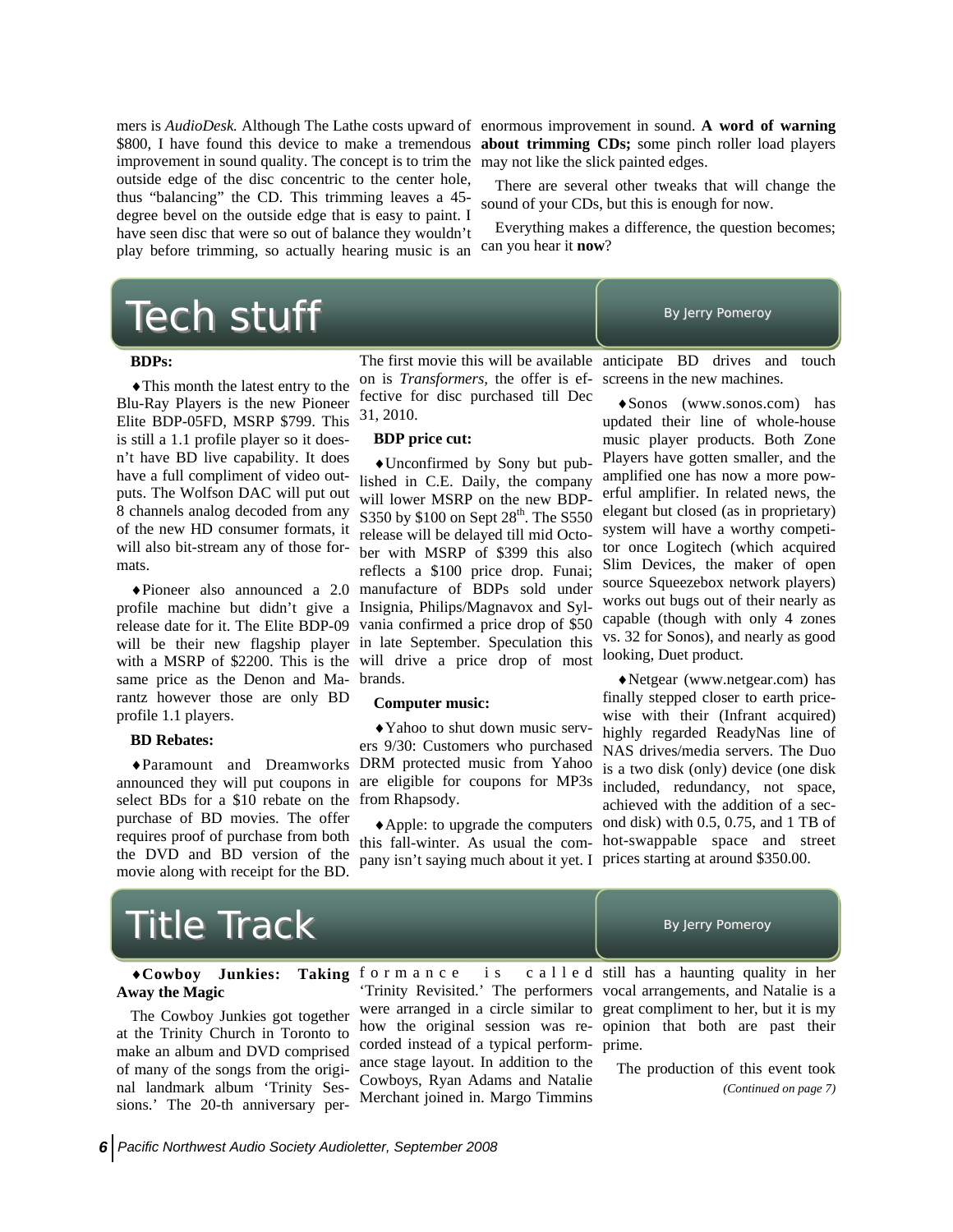three days, one day to set up, one ing will be at Mike Lavigne's house years ago I switched to from an acthis sounds more like a studio album for Positive Feedback. than a live performance.

between the lines and concluded I didn't like it. You are right. When I heard this album was coming out, I could hardly wait. Rarely I have been this disappointed in the performance, and the recording quality; but then, memories are often hard to surpass. I haven't looked at the DVD video yet and in some ways fear it will further damage the love and respect I have for the original.

You will probably see this CD/ DVD in a raffle shortly.

♦By the time you read this the Sep 6th Puget Sound speaker contest will most likely have come and gone [Ed. Not!] so look forward to the next month's article. There will be lots of fun and many people to talk to at the all day event.

Don't forget our Sept 11th meet-

# Upcoming events

### **September 6th, 2008**

**The "Puget Sound"** 

The club will be hosting our bi-annual DIY speaker contest. This contest is always fun. More details forthcoming.

### **September 11th, 2008**

#### **PNWAS Meeting (Off site!)**

Mike Lavigne will host this months meeting at his place with a presentation of his listening room and system. Event not to be missed! If you need the address and directions to Mike's house contact Jerry (jerry@audiosociety.org) at least 1 day prior to the meeting. If you get lost on the way call Jerry at 253-350-3916.

day to rehearse, and the recording in Northbend. If you have never been tive Audible Illusions IIC tube pretook from about 7 PM 'till midnight to Mike's barn; you need to. It is a amp to an inexpensive Stan Warren on the third day. Some of the per-ways out so allow some time to get designed passive stage. At the time I formances sound a bit tired and there and don't speed on the road. was using a Jeff Rowland Model II forced as opposed to the heartfelt Not sure what he has up his sleeve amp. Comparatively, I found the performances during the original for the meeting but the Rockport passive to be quieter and with more session. I have listened to the entire Turntable always sounds great. I detail and a high degree of transpar-CD and I only liked the last song, haven't had a chance to hear his new ency. Lower cost and better sound Walking After Midnight. I have CD player or his Reel to Reel yet, so was an equation that worked for me, no recollection of it being on the come join me at Mike's place. I am I was very happy. Since my primary original recording (but it was), so I serious; this is a room you have got source was a CD player, I had mine don't have a mental imprint as to to experience. Here is the URL to an modified with hot output levels spewhat it could sound like. In short, article Mike wrote about his room cifically to deal with the diminutive

By now, you have probably read feedback.com/Issue16/ http://www.positive ‐ lavigneroom.htm

> ♦Getting ready for Nov meeting, I would like your input. In November Genesis I60 integrated tube amp as the meeting will center on Hi-Def my reference. I borrowed a transistor music and video. I will continue to amp (will remain nameless for now) expand my collection of Blu-Ray and tried to use it with my Placette disc for this event and have started passive. I decided this is not a good reviewing them for content to use at combination and borrowed an Adthe meeting. At this time I have some classical, rock, blues and jazz. I intend on playing as many types of ference in detail, but I do notice dif-HD music and video as I can get my ferences when it comes to impact hands on. Let me know what types and dynamics. Active preamps can of music you would like to hear and do some really cool stuff, but so can I will make the program content lean passives. toward your input.

♦I have had the opportunity to change things around in my audio system over the last month. This is always interesting, fun and frustrating, all at the same time. About 5

properties of the passive stage. After several years I could see no use in hanging on to an active preamplifier, and I sold the Audible Illusion.

Skip forward to today; I have a com GFP-750 active/passive preamp. I can't say I notice allot of dif-

The moral of this story? Mix things up every once and a while. In the process you may gain an appreciation for something different. I am going to start looking for another active preamp. Anybody got any suggestions?

#### **October 9th, 2008 PNWAS Meeting**

Andrew will show us some tweaks that work. Tweaks are always a fun topic, it's great to speculate why they work or don't.

### **November 13th, 2008**

### **PNWAS Meeting**

Jerry will talk about Multimedia and Home Theater developments

### **December 11th, 2008**

### **PNWAS Meeting**

Christmas raffle and music sharing. Our annual party at which each of us can spread the joy by inflicting his/her musical tastes on others. Start planning your gifts now!